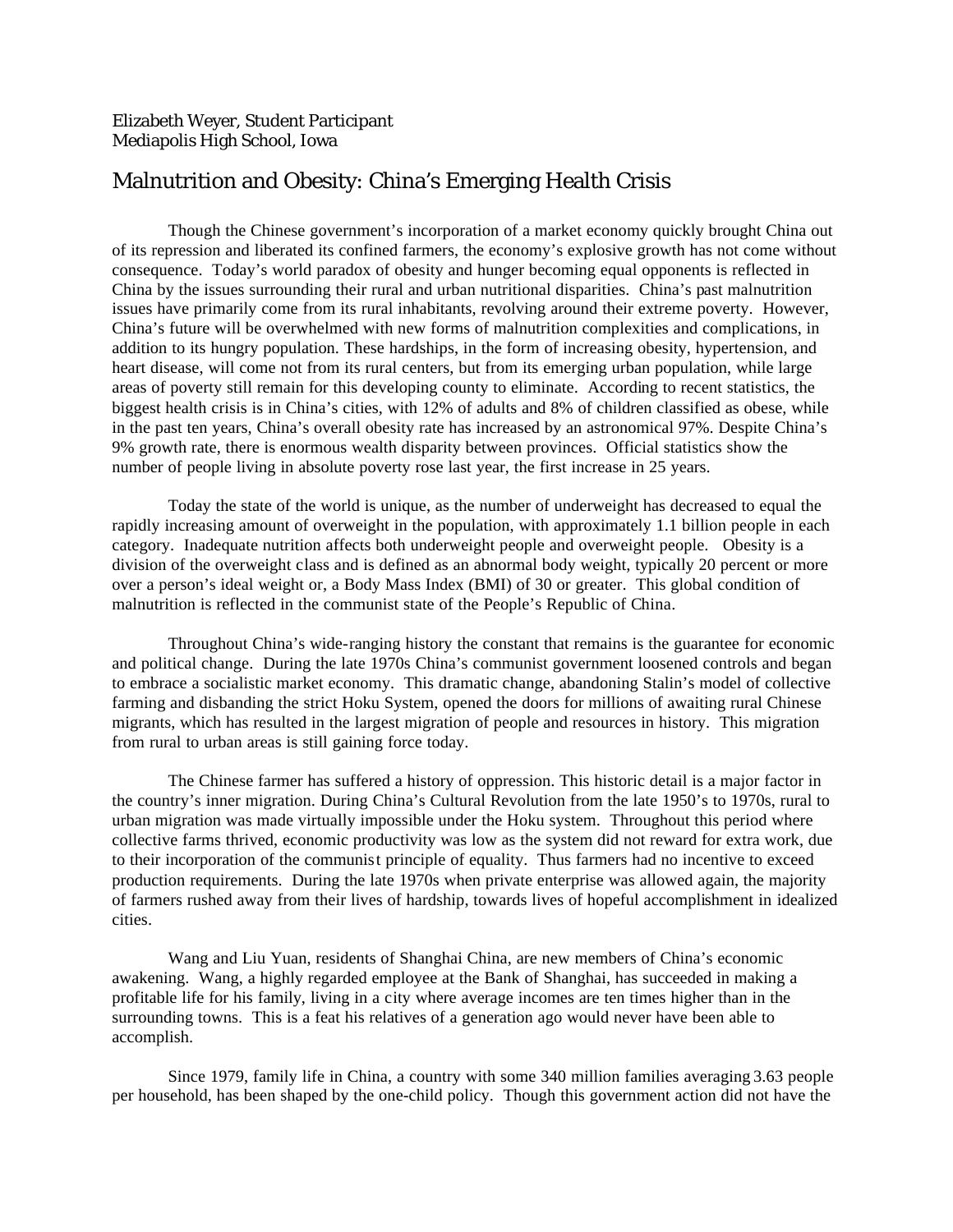major affect upon the demographics as was planned, it did demonstrate to what extent the Chinese government is willingly to go to control the skyrocketing population. They do, however, offer a one-child certificate, which upon signing, one can obtain certain economic and educational advantages for their promised one child. This was taken advantage of by the Yuan family.

The Yuan family, though urban residents, have a rural past. Wang's father's family worked a plot in a surrounding Shanghai province. But when Wang was born it was to be during a time of change unknown to this family land. As Wang grew up so did the great city in the distance. He vowed to one day become of part of that progress and thus advance the Yuan family economically. Wang, having some education, succeeded in his pursuit, unlike so many of the other rural migrants overcome by poverty in Shanghai. It was in Shanghai that he met Liu. She had lived in the city all her life, as had her parents. Her father held a respectable position at a bank, and as Wang showed obvious dexterity with all things numerical, Liu's father had no trouble in recommending him to the banking corporation where Wang currently works. There he succeeded through hard work and talent, and Wang and Liu were married. Wang, Liu, their child Bin, and Wang's older sister, Sue, currently live in a small but comfortable apartment in Puxi. As now both Wang and Liu work, Sue is the primary caretaker of Henry. As the Yuan family income has increased so has the amount of money they spend on food, around 50% of their expenditure. As well, the average weight of the family has increased, thanks to an overall increase in consumption of western style foods. This family's weight situation shows no signs of improvement in the future.

Bin Yuan, having never seen a life like his father's, has grown to be a 10-year old unaffected by the starvation prevalent for much of China's population, both past and present. As he leads a mainly sedentary lifestyle coupled with a diet rich in western foods, Bin lacks the physical activity and healthy nutrition necessary to control his weight. Bin's weight has placed him in the obese category, though his family remains unfazed by his problem as they see his weight as a sign of their prosperity. He is their "little emperor".

Liu Yuan, an administrative assistant at a new western restaurant, utilizes her excellent English skills through interaction with customers. As a result of eating mostly restaurant prepared food and her favorite steamed buns from a local stand near the family apartment, coupled with little physical activity, Liu, previously a healthy weight, has a gained approximately 35 lbs. in the past 7 years. In a recent annual physical Liu was shocked to learn she suffers from high blood pressure. As a result, she is reconsidering her diet and lack of physical exercise.

 Aunt Sue, due to a great distrust in elevators, gets a good dose of daily exercise as the family resides on the 16<sup>th</sup> floor. She prefers the traditional methods of Chinese cooking, taught to her in the rural home of her youth. However, she is lenient with Henry as she allows the western style food from his mother's restaurant to be an additional part of his diet.

Wang Yuan is the most physically fit member of the family, having three years ago joined his company's health club. He prefers the more familiar traditionally prepared food of his past and is the only member of his family who upholds the average Chinese calorie consumption of 2,600 kcal per person per day. Wang remains primarily focused in providing an upwardly mobile life for his family.

Shanghai, China, "Queen of the Orient", is the center for economic, commercial, and financial progress in China. Its strategic positioning on the Yangtze River Delta has led it to become the busiest port city in the world. But the uniqueness of Shanghai lies in its metropolitan representation of the path of China's "new" economy. Separated by the Huangpu River, two districts form Shanghai. The older, "Puxi", lies on the river's west bank. In this area Shanghai's cultural and entertainment venues, as well as residential vicinities, are represented. To the east of the Huangpu lies the second district, "Pudong".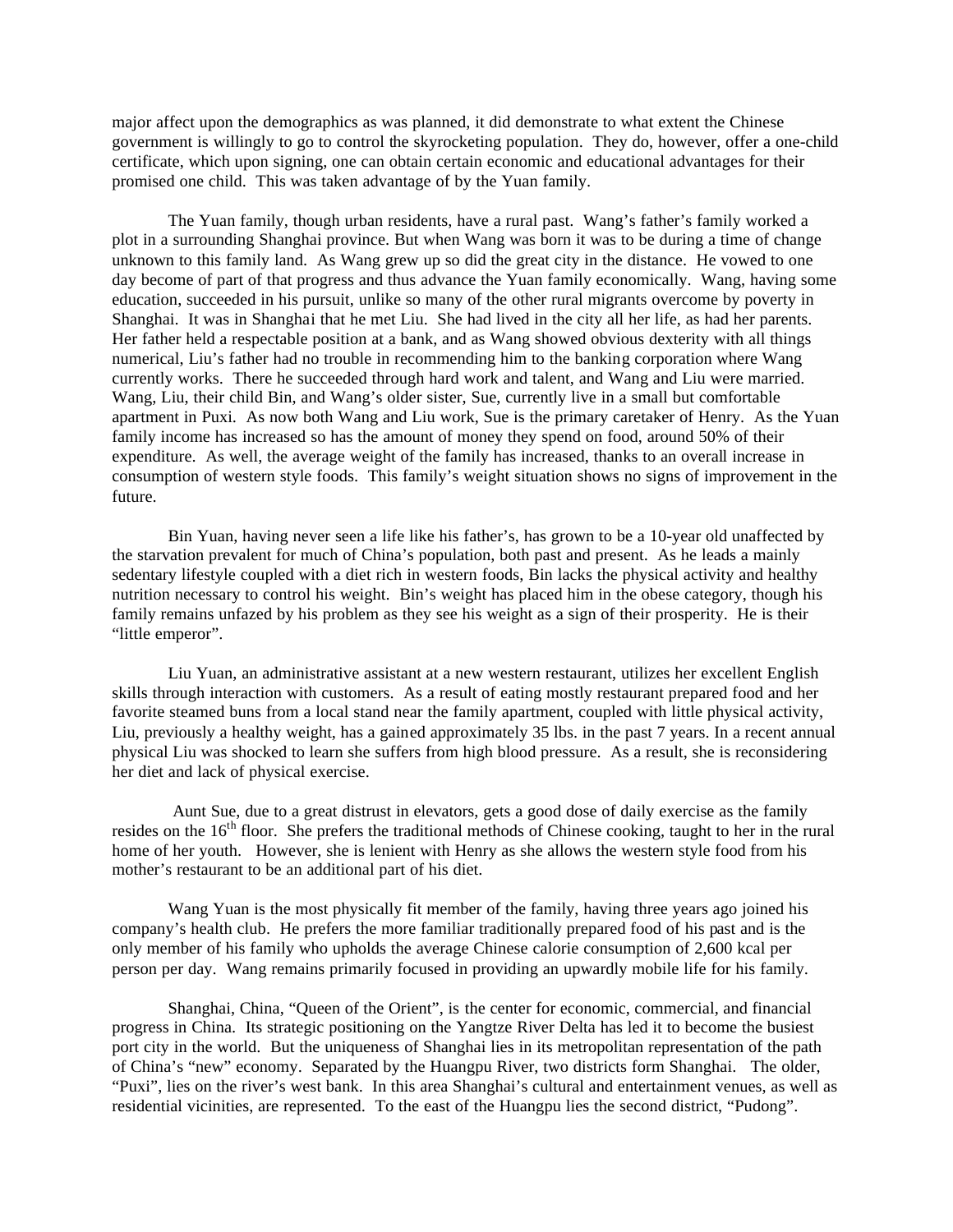Contrasting with Puxi, this district has become China's financial and commercial hub. It is here that China's progress is best represented. The Pudong area was mostly farmland until the 1990's. The Chinese government then decided to make a "special economic zone" in the district. As a special economic zone, Pudong operates under special policies and flexible measures allotted by the central government in order to increase foreign investment. These include special tax incentives for foreign investors, products being mainly export-oriented, and encompassing economic activities largely determined by the market.

As a forerunner of Chinese economic progress, Shanghai also leads its nation in other matters. With a population of approximately 10 million, more than 15% of Shanghai's primary school students suffer from obesity, while 4.3% of adults share a similar fate; as well, 29.5% of Shanghainese adults are classified as overweight. This transition from overweight to obese occurs when excess fat accumulates to the point that it will adversely affect the health of an individual. The prevalence of obesity increased 13.5% from previous years for the student population, and there is now an average of every fifth child being obese in Shanghai, Bin Yuan being one of the five.

For a broad overall perspective, according to the World Health Organization, obesity-related ailments afflict more than 115 million people in the developing world, up from essentially none two generations ago. By 2030, these diseases as a group are projected to be the number one killer of poor people in the world. To be more focused, the biggest problem with malnourishment, specifically obesity, is in China's cities where 12% of adults and 8% of children are classified as obese, adults affected being primarily the middle aged, where physical exercise lacks priority. Middle -aged women aged 30-39 reported performing the least amount of physical exercise, a total of 23.9%. Zhao Yinghua, vice-chair of the Shanghai Physical Culture Administration, sees an urgent challenge in these figures: "Adults need to be educated on the health benefits of physical exercise", he said. An additional source discussing the ailments of the middle aged states that, "Among those between 30 and 59 the situation is worse: more than half of them are overweight." However, the problem is still significant among the younger generation. A national survey reported that 30 million Chinese over the age of 20 were overweight last year. Already China is a nation where 18% of the population is overweight and 100 million are suffering from high blood pressure. As well, an additional 26 million were diagnosed with diabetes.

The contributions to China's mounting obesity epidemic can be seen in the rise of excess caloric intake, a decrease of physical exercise due to a strengthened transportation infrastructure, and malnutrition deficiencies resulting specifically from impoverished citizens. According to Neville Rigby, a director at the International Obesity Taskforce based in London, "We are seeing the spread of a different form of malnutrition in the developing world and the globalization of chronic diseases due to the adoption of energy-dense high calorie diets, high in fat and sugars, and Western style work and social infrastructures." This globalization can be stopped but it requires a great amount of corporate support and cooperation.

If the factor of malnutrition was alleviated within the Yuan family, overall food consumption would not greatly decrease, but the nutritional quality of that food would greatly improve. The Yuan family represents the common misconception that if impoverished citizens are given the tools to increase their income a better diet would automatically accompany that. The issue is not that simple, and thus not easily improved. As stated by Wang Longde, China's Vice Health Minister, "The Chinese population does not have enough awareness and lacks knowledge of what is a reasonable nutrition and diet." What must accompany increased income is advice about how to live a healthy lifestyle and avoid nutritionally deficient foods.

To additionally emphasize the great impact of this epidemic on metropolitan areas, according to the China Population and Development Country Report, "the number of those living in rural poverty fell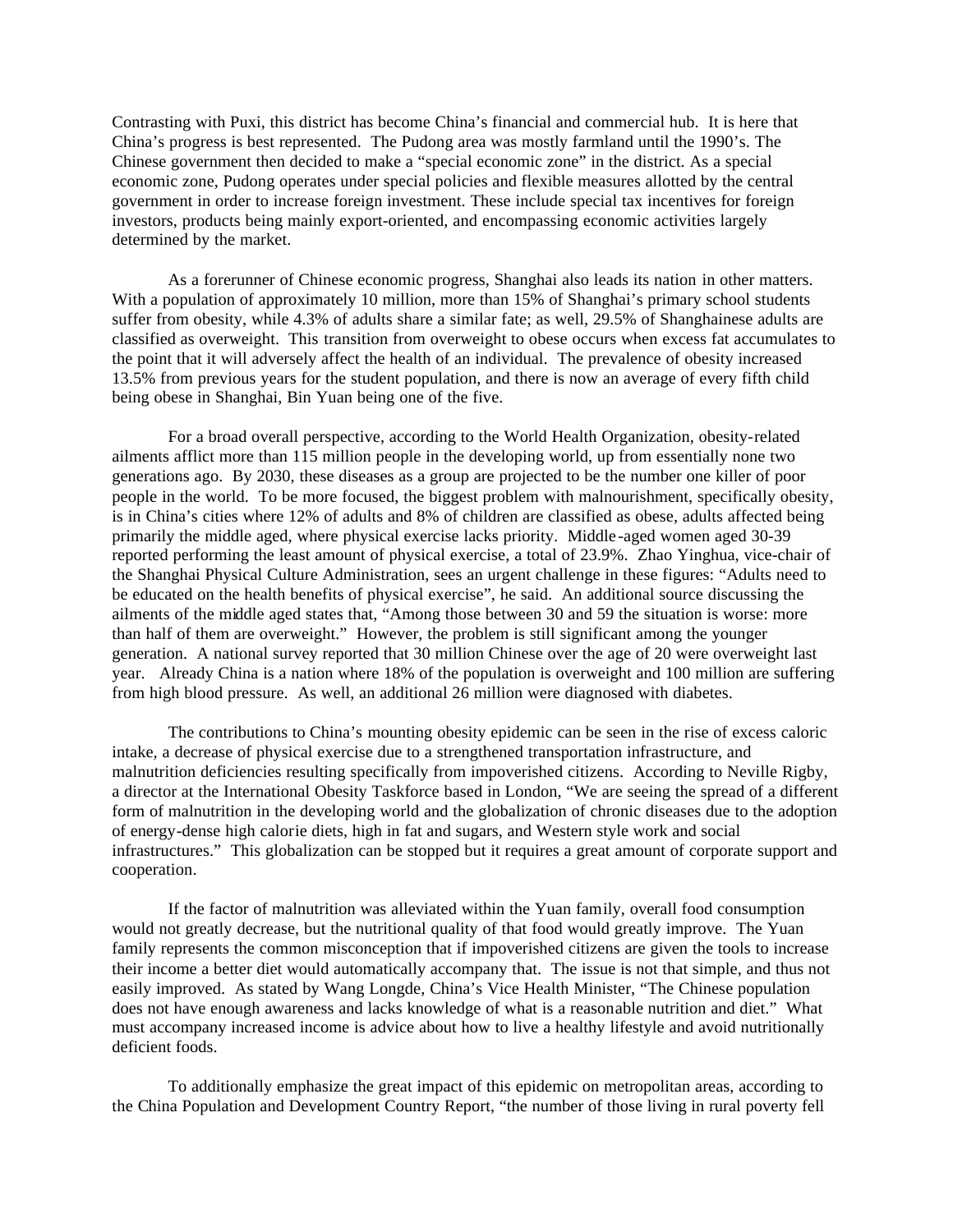from 80 million people by the end of 1993 to 29 million in 2003." It additionally stated that, "In 2003, an estimated number of 22.48 million urban residents had incomes below the basic standard of living. The largest proportion of urban and poor is women and children." To eliminate this problem, "an urban poverty reduction mechanism has been set up to address the issues of the poverty in China's urban areas. Urban poverty differs from rural poverty and results primarily from changes in the structure of China's economy and from resulting pressures on employment." Poverty contributes largely to malnutrition as impoverished citizens lack the resources, convenient access, and nutritional education to maintain a healthy diet and lifestyle.

Though obesity in China is a serious epidemic, the Chinese nation cannot forget its dual malnutrition problem of hunger that must also be alleviated. Hunger in China is concentrated mainly in resource-deficient rural areas. An estimated 30 million people continue to live below the government's poverty line of \$0.27 per person per day in China, with rural women and children remaining the most disadvantaged and vulnerable of citizens. But this grave problem of hunger remains hidden behind the government's obvious economic successes. For example, according to the World Food Programme (WFP), "Per capita daily food availability and consumption rose from 1,700 kcal in 1960 to 2,570 kcal in 1995" (for China). "National food self-sufficiency, however, hides huge regional disparities in food insecurity in marginal and remote areas."

Rural poor face many agricultural difficulties. "In 2003, China fed 1.26 billion people (20 percent of the world's population) on 7 percent of the world's arable land", according to the WFP. China's continually booming population puts constants strains on China's available farmland. This population density factor, coupled with a low availability of arable land (29%) which continues to decrease at an annual rate of 200,000 ha, results in a high amount of rurally disadvantaged citizens. Other contributions to food insecurity include late spring droughts, summer flooding, occasional typhoons, water shortages, and an inadequate investment in research on the part of the Chinese government. This tendency of discrimination towards the small-scale farmers, in favor of large corporate agriculture, must be addressed.

However, in Shanghai, hunger issues are no longer so much of a concern, yet these have been replaced by those of an environmental nature. As stated by PBS, "Today, the nightmare of extreme hunger is long gone. Shanghai's markets overflow with fresh produce and once unimaginable luxuries like milk, eggs, and beef. In a sense the abundance of food is both a monument to the country's economic boom and a preview of China in the 21<sup>st</sup> century." Shanghai's agriculture, based on the Yangtze River Delta, thrives thanks to its reliance on China's most fertile soil. Every available acre of land is under cultivation and harvests take place up to two or three times a year. Yet in exchange for this fruitful bounty, land and water resources have begun to suffer. "China's most threatening agricultural problem is its booming industrial growth. Each year China loses about one million acres of farmland to new factories and real estate development." China has set aside agricultural production for industrial growth, while ignoring environmental signs as more than half of China's rivers and lakes are seriously contaminated from industrial waste and agricultural run-off. Shanghai's water quality has previously failed to meet World Health Organization and Chinese standards due to these issues. The economy's boom coupled with environmental degradation was addressed by Pan Yue, a deputy director of China's State Environmental Protection Administration. "This miracle will end soon because the environment can no longer keep pace," he stated.

In order for these complications to be reversed proper policies must be implemented immediately in order to change this country's adverse future. The two malnourishment extremes of obesity and hunger affecting today's China must be resolved with equally effective yet different techniques. But first, an overall acknowledgement towards the detrimental condition of its country by China's people and government must take place. They must be made aware of the gravity of their mounting health crisis and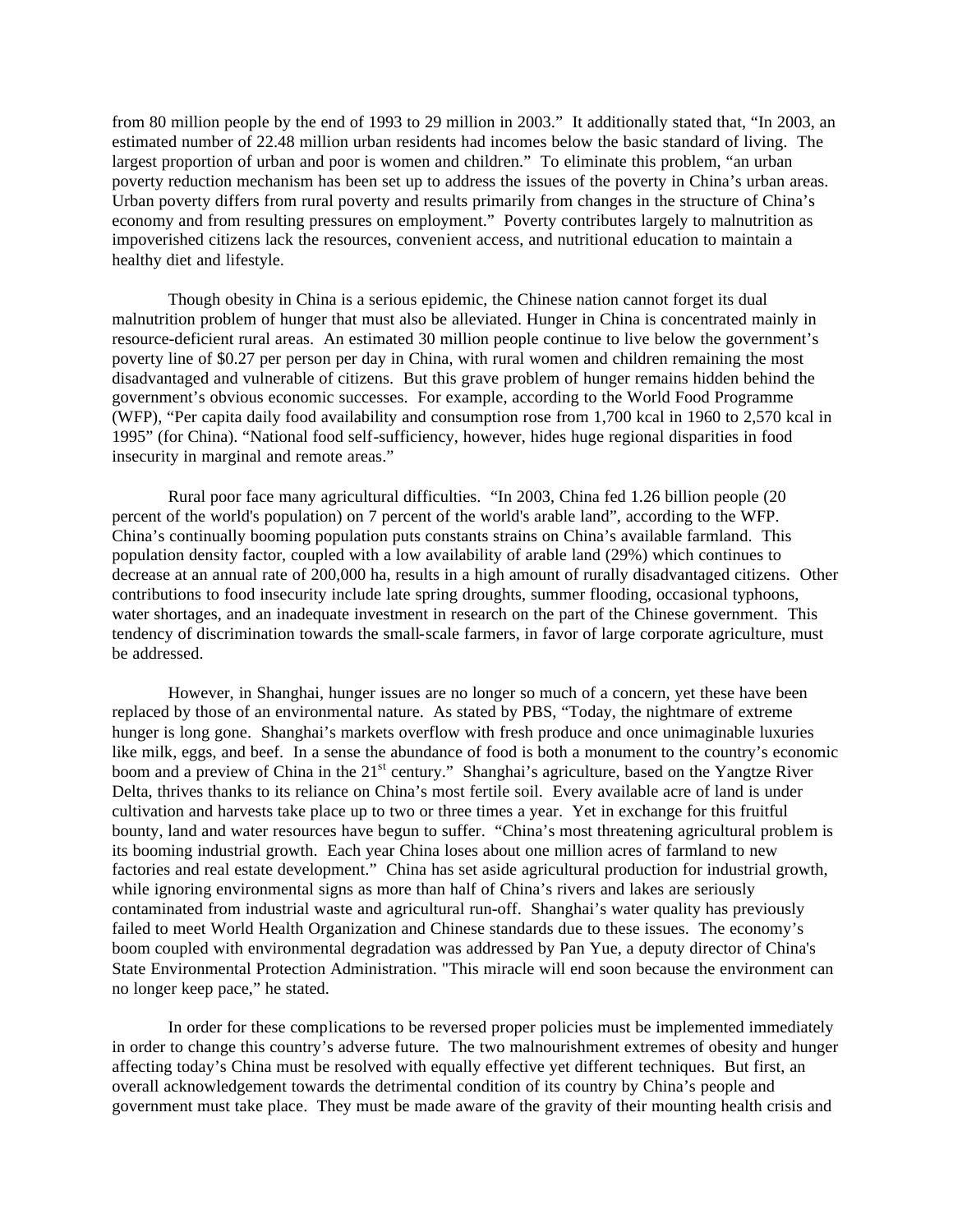its potential impact upon their future. In both malnutrition extremities, a basic understanding could be employed through a nutritional education. In urban China a social education can be presented through China's media and advertising corporations to instill a basic knowledge of appropriate personal nutrition. In rural China, education may come second to strengthening their social and transportation infrastructures in order to improve overall food distribution, as well as increasing the government attention. This will also serve as a general means to connect to the educational sources. To eliminate hunger specifically, there must be an increase in the amount of funding for scientific and technological research in order to advance agricultural production and efficiency, in a nation increasingly market-orientated rather than agriculturally. Policies must also be enacted to reverse the environmental degradation currently taking place in China's metropolitan zones or China will soon be left with no land to cultivate, forcing them to turn to an entirely import-oriented economy. This in turn will cause an enormous strain on world exports causing a global shift that would push beyond Earth's limits of grain production in order to feed roughly 1.3 billion Chinese.

China's government is currently taking several steps to address these issues. Presently, obesity has been targeted in a national regulation, though now under the revision by the Ministry of Health. This is China's first regulation specializing in nutrition improvement and enforcement. According to the China Daily, "China is to work out a national nutrition regulation to safeguard healthier nutrition intake and ensure food safety among all of its 1.3 billion population." In other matters, hunger is being addressed through poverty reduction methods know for by the Chinese government, though more of a focus is needed for impoverished rural areas, as hunger is more a cause of poverty than an affect.

There are many things the Chinese government could consider to alleviate their unique problem. These solutions can be found by looking to their Western counterpart, America, to see what steps they are taking to alleviate their own, already prevalent, obesity epidemic. As stated by the Global Policy Reform, "To solve the world hunger crisis, it's necessary to do more than send emergency food aid to countries facing famine. Leaders must address the globalized system of agricultural production and trade that favors large corporate agriculture and export-oriented crops while discriminating against small-scale farmers and agriculture oriented to local needs. As a result of official inaction, more than thirty million people die of malnutrition and starvation every year. Excessive meat production, again largely for the affluent, requires massive amounts of feed grains that might otherwise sustain poor families. Giant agribusiness, chemical and restaurant companies like Cargill, Monsanto and McDonald's dominate the world's food chain, building a global dependence on unhealthy and genetically dangerous products. These companies are racing to secure patents on every plant and living organism and their intensive advertising seeks to persuade the world's consumers to eat more and more sweets, snacks, burgers, and soft drinks."

Leaders must also work with organizations within their own countries that are attempting to improve the nutritional health of their citizens. In the United States one such example may be found in the American Heart Association/Clinton Foundation Allegiance. (See www.americanheart.org/heathierkids or www.clintonfoundation.org on the web.)

The People's Republic of China is a manifestation of the present world paradox of obesity and hunger, but China has the ability to alleviate these problems. China's embrace of a market economy in the 1970's reformed more than just their trade and economy; it fundamentally changed their culture. A Western-style lifestyle was adopted and, subsequently, the Chinese have begun to face Western-style problems. However, the Chinese have the unique advantage of foreseeing this epidemic of obesity. They have the tools and the resources required; they just need to awaken the sleeping giant within themselves and realize the necessity of using them. If policies are implemented now and government agencies are set up immediately in order to respond to this problem, the Chinese can avoid being impacted so significantly by this growing epidemic. They must look to America as an example of the negative effects of obesity. We as nations must work and learn together so that we as one can avoid the most easily avoidable killer,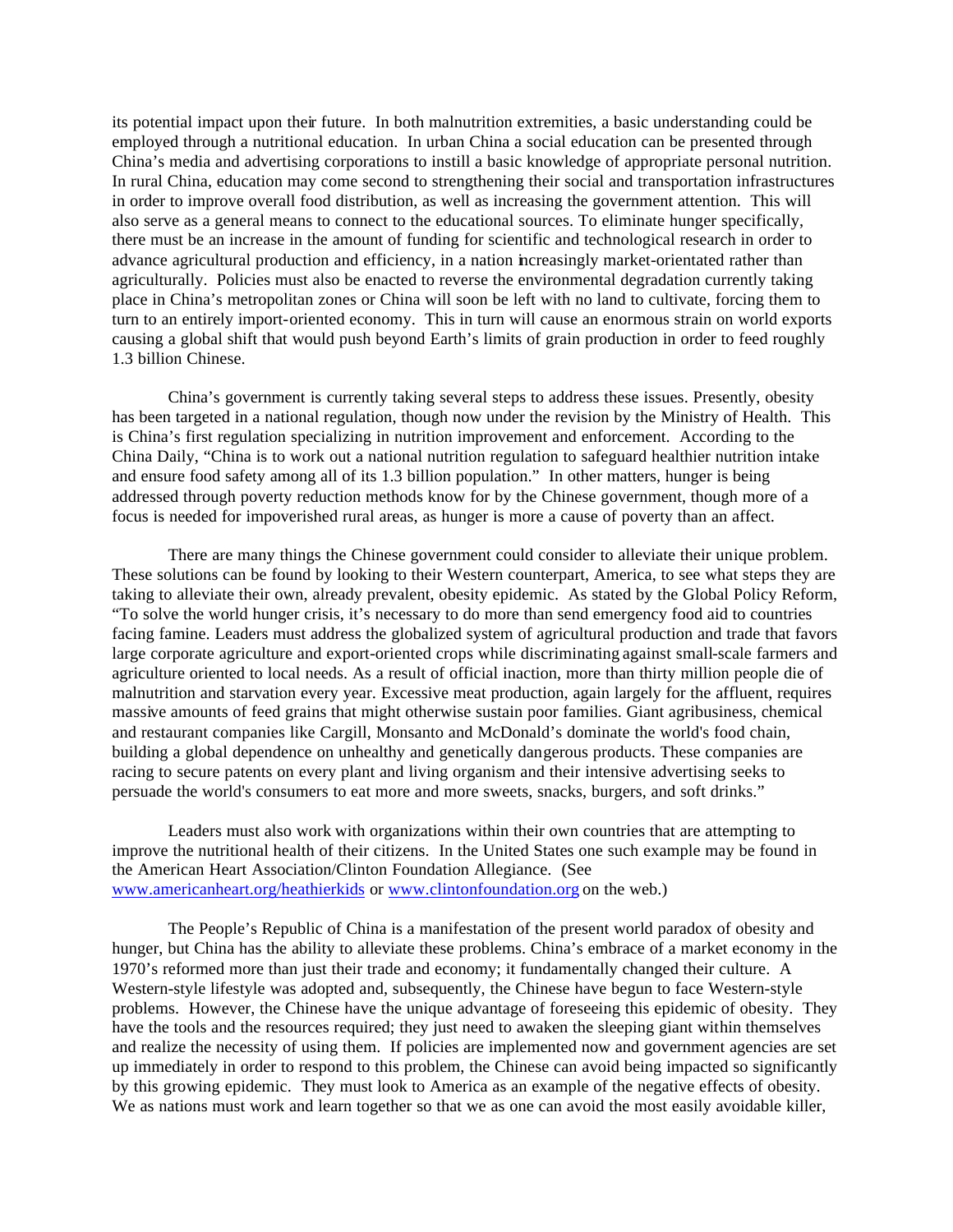obesity. With China's growing progress, they must not overlook the importance the role the small-farmer plays in hunger prevention in rural areas as they move to a more industrialized future. Equal attention must be given to these equally daunting issues of hunger and obesity for both place human lives in jeopardy through the dire effects of malnutrition. If the Chinese government acts magnanimously in the face of such a great atrocity of public health, they will avoid willfully condemning their own people to a life of obesity and the relegation of others to a life of want and hunger. China's emerging health problems of malnutrition and obesity can be used as way to actuate an effective solution for the world's twenty-first century health crisis.

## **BIBLIOGRAPHY**

- "10 pc of China's Children Are Obese." AFP. May 4, 2004. Daily Times. <http://www.daily times.com>
- Buslem, Chris. "The Changing Face of Malnutrition." International Food Policy Research Institute Forum. Oct. 2004. Reprinted as "Obesity in Developing Countries: People Are Overweight But Still Not Well Nourished." Hunger Notes Home Page. < http://www.worldhunger.org>
- "China 'no longer needs food aid'." **BBC News. Dec. 13, 2004.** http://www.news.bbc.co.uk
- "China's One Child Policy." Overpopulation.com Home Page. http://www.overpopulation.com
- "China, People's Republic of." World Food Programme. http://www.wfp.org/appeals/bluebook/by\_countries/156.pdf
- "China: Shanghai Environment Project." World Bank. <http://www.worldbank.org/nipr/china/pids/shanghai.htm>
- "China Warned of Obesity Time-Bomb." BBC News. June 18, 2005. http://www.news.bbc.co.uk
- "Chinese Concern at Obesity Surge." BBC News. Oct. 12, 2004. http://www.newsvote.bbc.co.uk
- "Consumer Expenditure of the Typical Shanghai Household." (Shanghai Statistical Yearbook, 2001.) Intage-the Intelligence Provider. <http://intage.co.jp/express/02\_02/shanghai/>

"Country Profile: China." BBC News. Aug. 30, 2005. http://www.bbc.news.co.uk

"FAO's Priorities: First Hunger, Then Obesity." Food and Agriculture Organization of the United Nations. <http://www.fao.org/Focus/E/obes3.htm/>

Fishman, Ted C. China, Inc. New York: Scribner, 2005.

Hewitt, Duncan. "China Battles Obesity." BBC News. May 23, 2000. <http://www.news.bbc.co.uk>